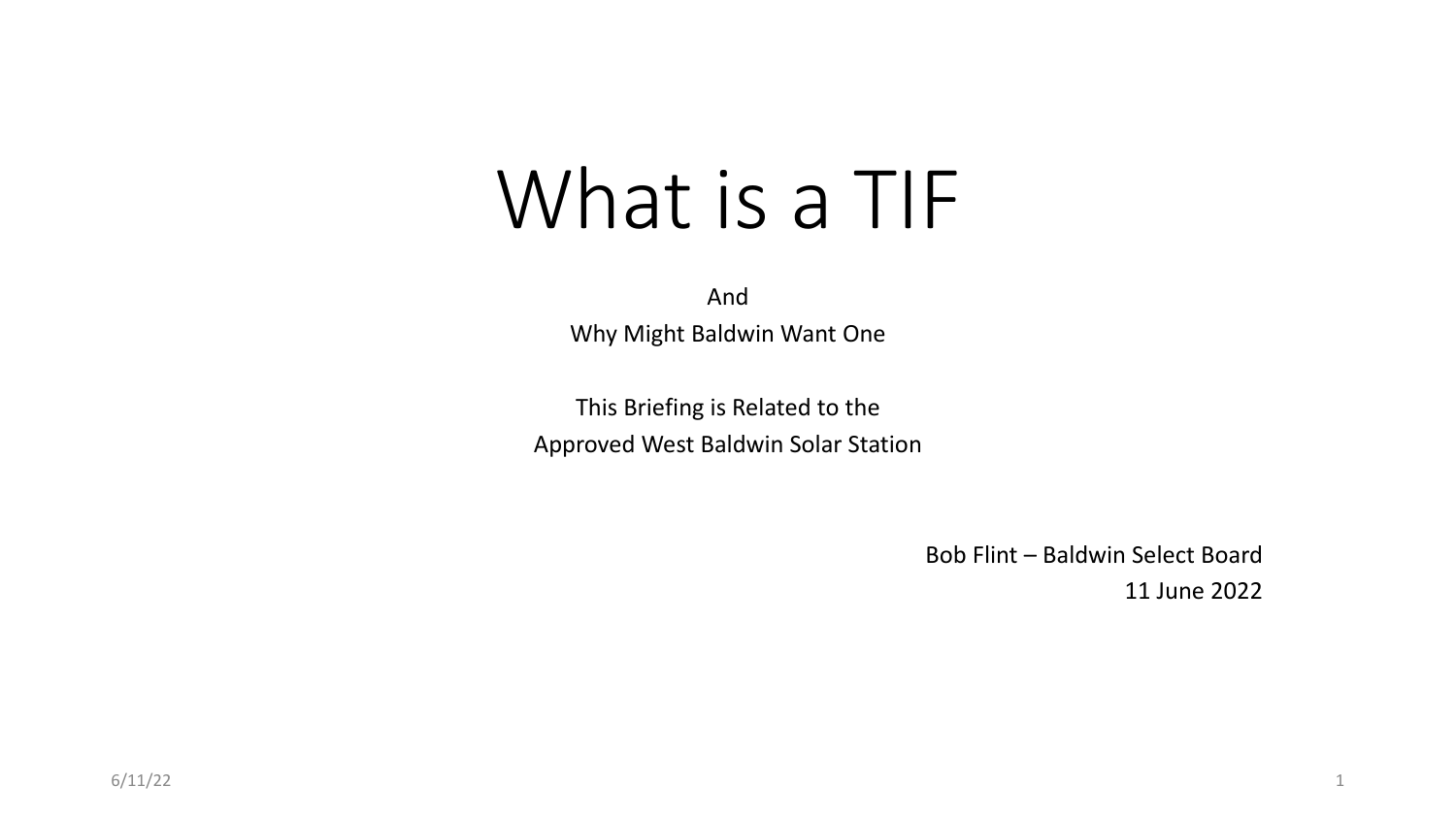

West Baldwin Solar Station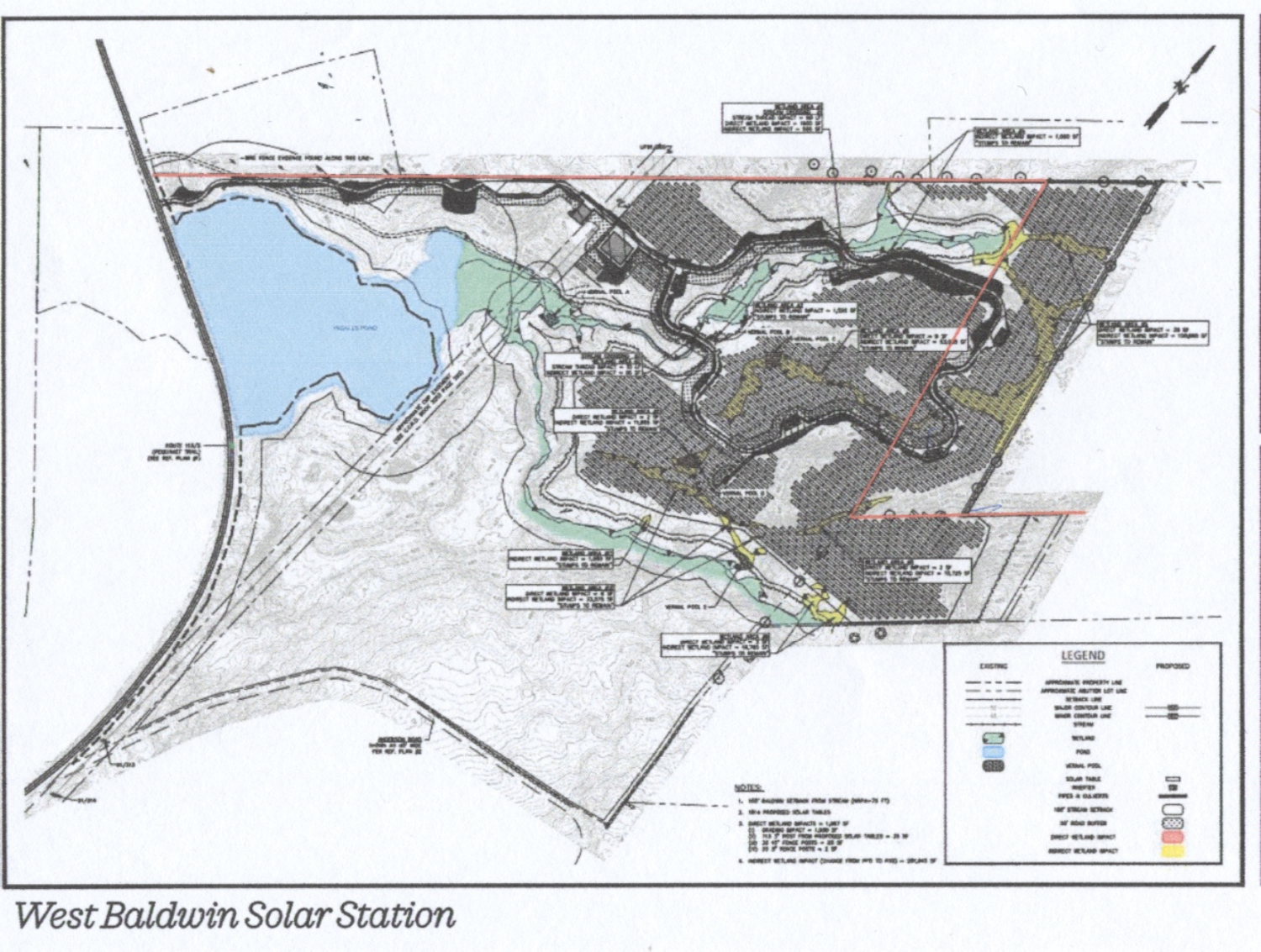- The Tax Shift
	- The Result of State Policies on Revenue Sharing and Support to Education
	- Based on the 'ability to pay" determined by the state implemented via the "state valuation"
	- Increased "state valuation" results in
		- Reduced State Revenue Sharing
		- Increased County Taxes
		- Reduced State Aid to Education\Increased local share
	- Any Increased Revenue collected by the town gets reduced by 50-70% due to the TAX SHIFT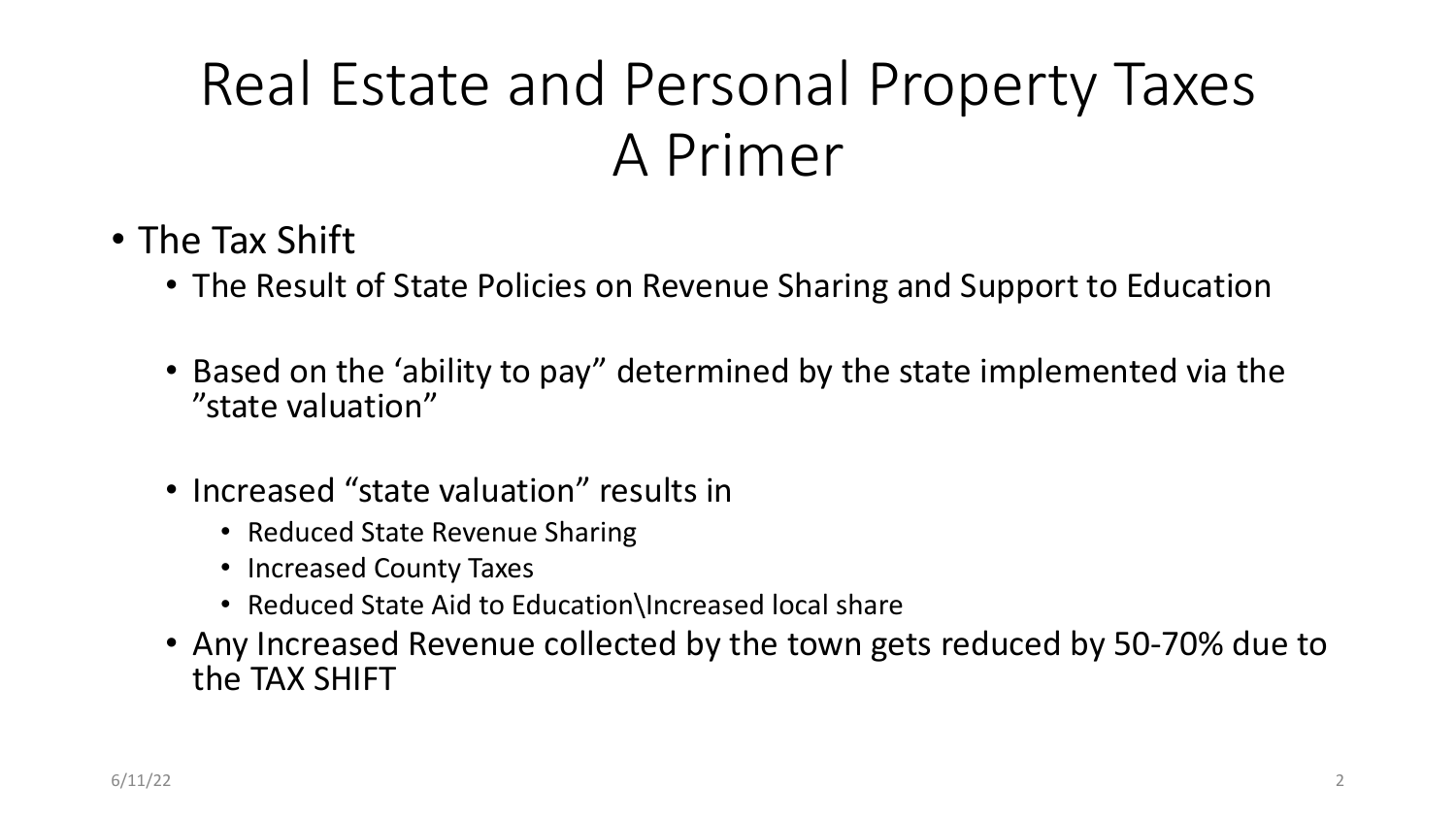- Houses/Bldgs and land Real Estate assessed and taxed by the town
	- Exemptions reduce the assessed values and taxes collected
		- Homestead
		- Veterans
		- Disabled
		- Current Use Farming, growing trees, public access
		- Solar and Wind Generation equipment net metered
	- Assessed value minus exemptions x mil rate = your tax paid to the Town
- Personal Property (Business Equipment)
	- BETE (Business Equipment Tax Exemption) reduces the taxes
		- Business fills out the BETE application and submits to the accessors.
			- continued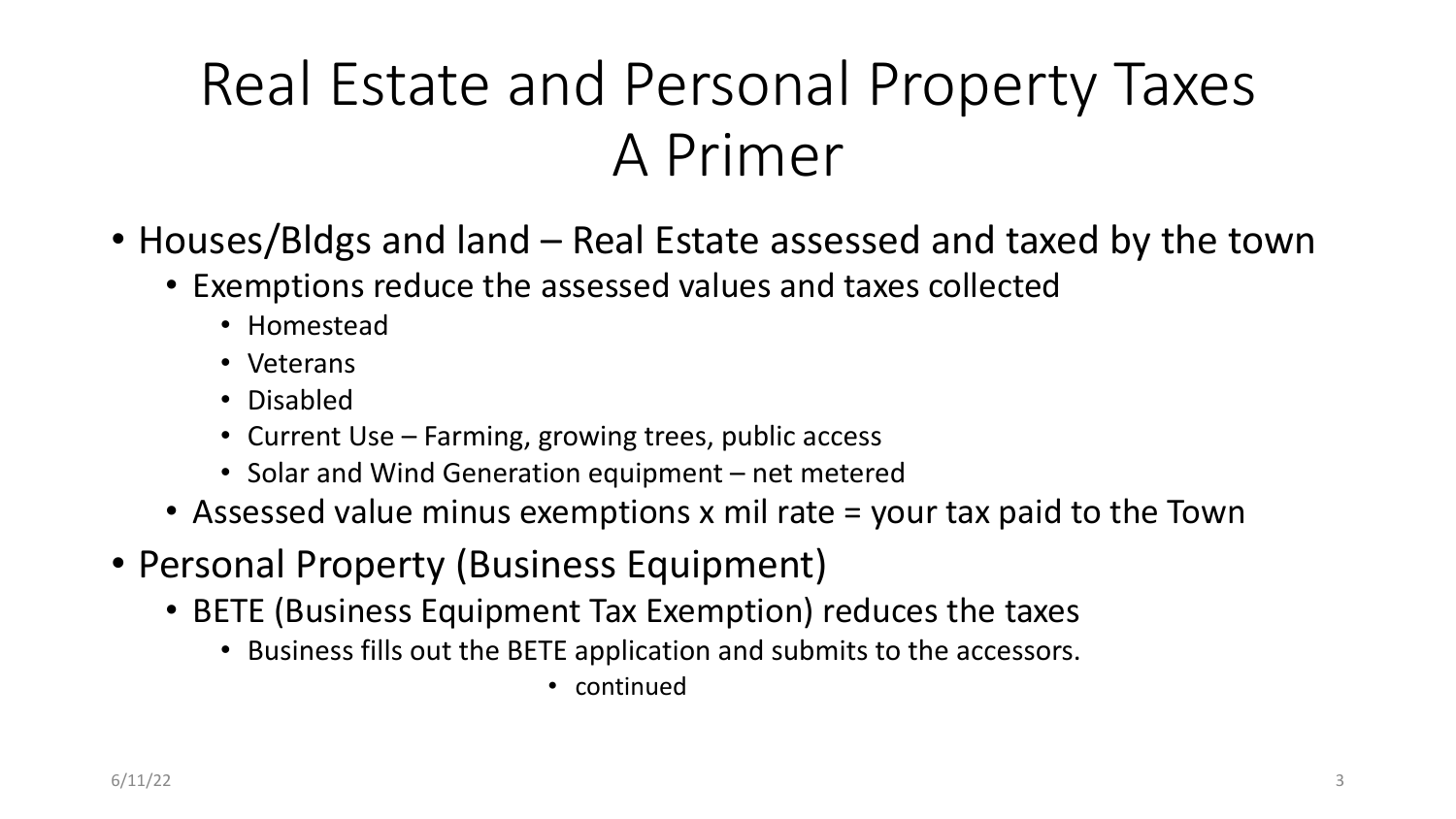- Personal Property (Business Equipment) continued
	- State sends a check to the town for 50% of the BETE lost revenue.
	- State adds 50% of the BETE covered property's assessed value to the town's "State Valuation" - Tax Shift!
	- The business owner has not paid any property taxes to the state or the town for the BETE covered equipment!
- For BETE, a tax shift is involved because the town's State Valuation increases: The town loses about 50%-70% of the revenue from state.
- Solar Farms
	- Exempt Renewable Energy Solar Farms (5MW or less, net energy billing)
		- 100% Tax Exempt by the Town
		- The Town receives a check from the state for 50% of the solar farm lost revenue.
		- The Solar Farm owner has not paid any property taxes to the state or the town!
		- Exempt solar equipment does not increase the State Valuation No tax shift!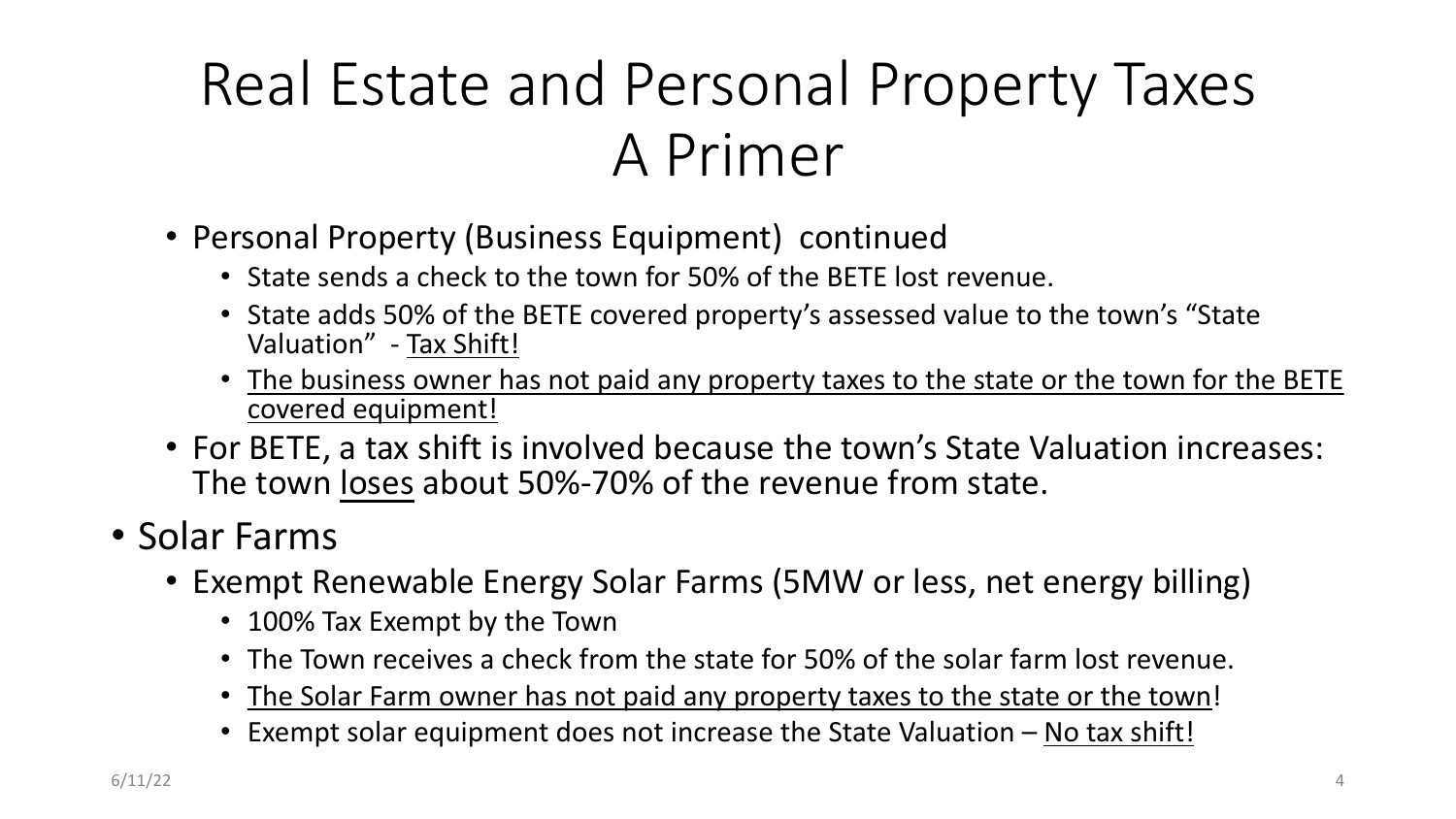- Non-Exempt Solar Farms Greater than 5MW, Electricity is sold to the Standard Offer
	- No Exemptions or reductions from the town or state for assessed value.
	- Town taxes at 100%
	- Developer pays taxes to the town at the assessed value x town mil rate.
	- A tax shift occurs when the total assessed value (and the State Valuation) of the town increases: The town loses about 50% - 70% of the revenue via the Tax Shift!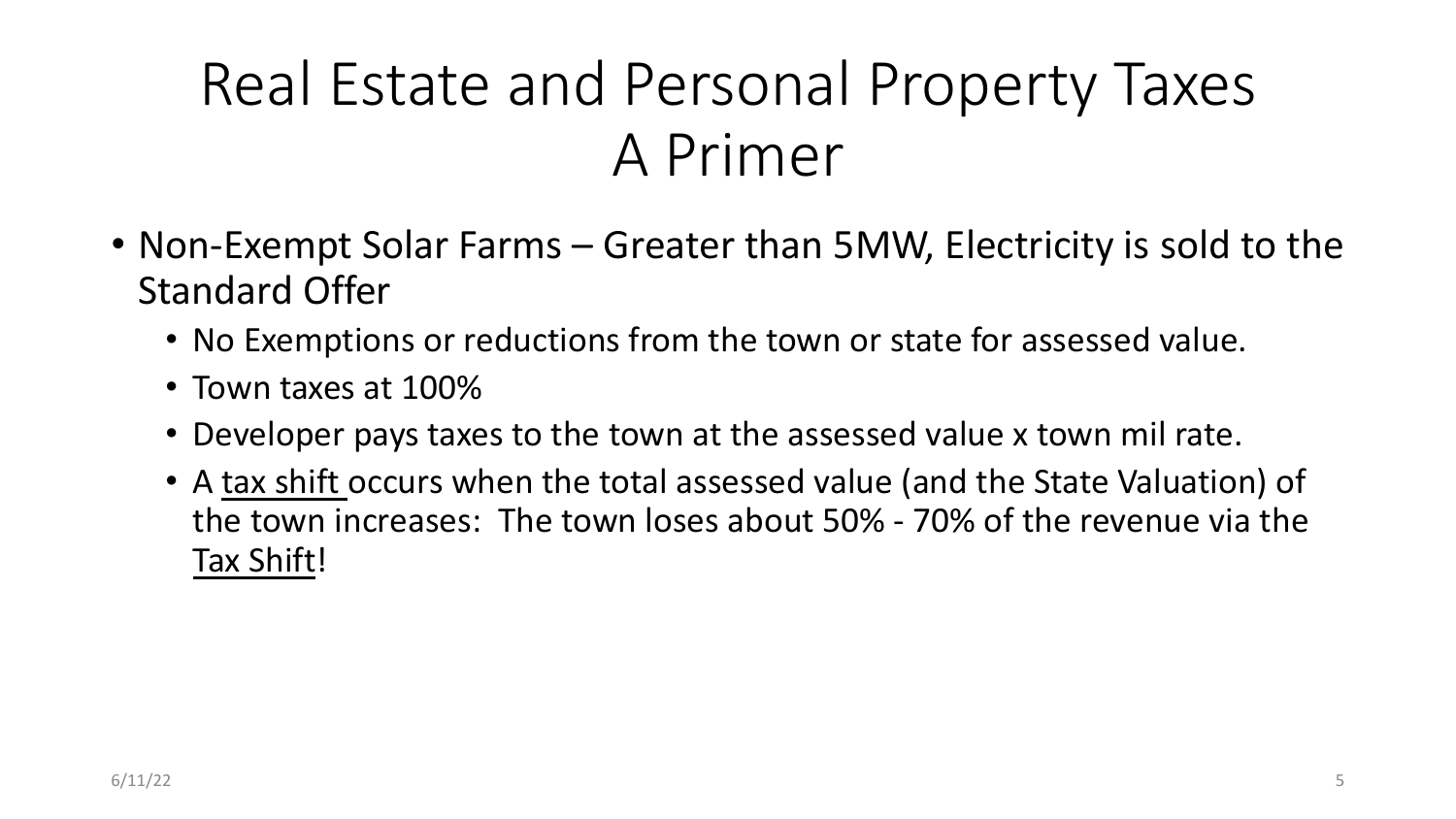- Project Ranking by Tax Revenue Retained by the Town
	- New BETE Eligible Equipment 15%-25% (50% from the state reduced by tax shift of 50-70%)
	- A new house, buildings, etc 30-50% (revenue reduced by 50-70% tax shift)
	- Non-Exempt Solar Farm 30-50% (revenue reduced by 50-70% tax shift)
	- Exempt Renewable Energy Solar Farm 50% (No tax shift involved)
	- Non-Exempt Solar Farm with a TIF **100% (No tax shift involved)**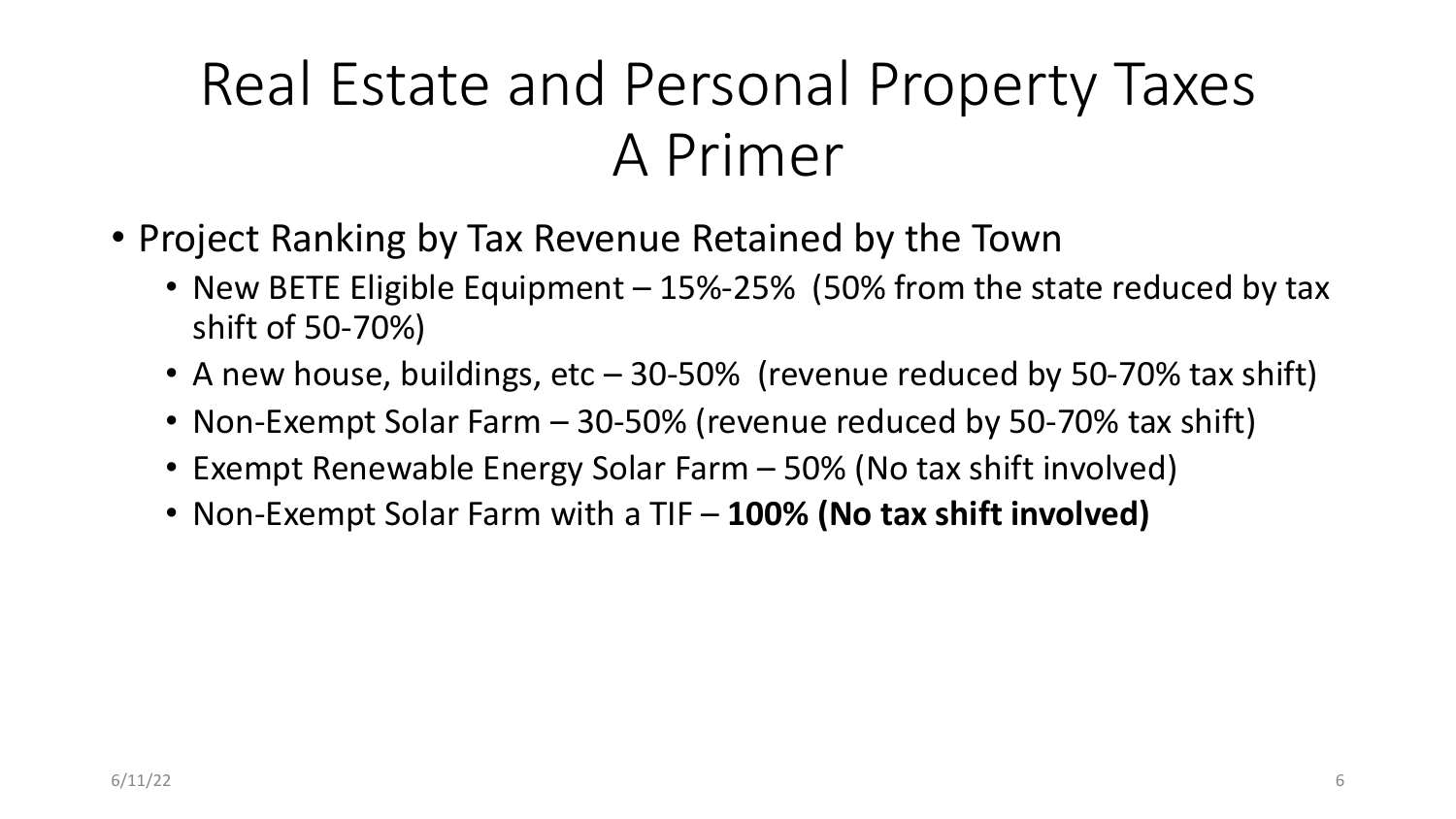### What is a TIF ?- Explained on One Slide

- TIF = Tax Increment Financing
	- Draw a line around a development area and set the assessed value before development. (Ex: Baldwin Solar Station)
	- Any increase in value after development is "shielded" from the "State Valuation" the negative Impacts on State Revenue Sharing, County taxes, and School district share computations.
	- A TIF avoids the "tax shift" (generally 50-70% reduction in revenue) that occurs when new development increases the assessed value of a town.

#### **State revenue sharing and State Aid to Education are reduced, County taxes and Local School taxes are increase**.

- With a TIF the Town retains 100% of the added revenue from the shielded value of the district, avoids the "tax shift."
- There are limits on how the shielded revenue can be spent.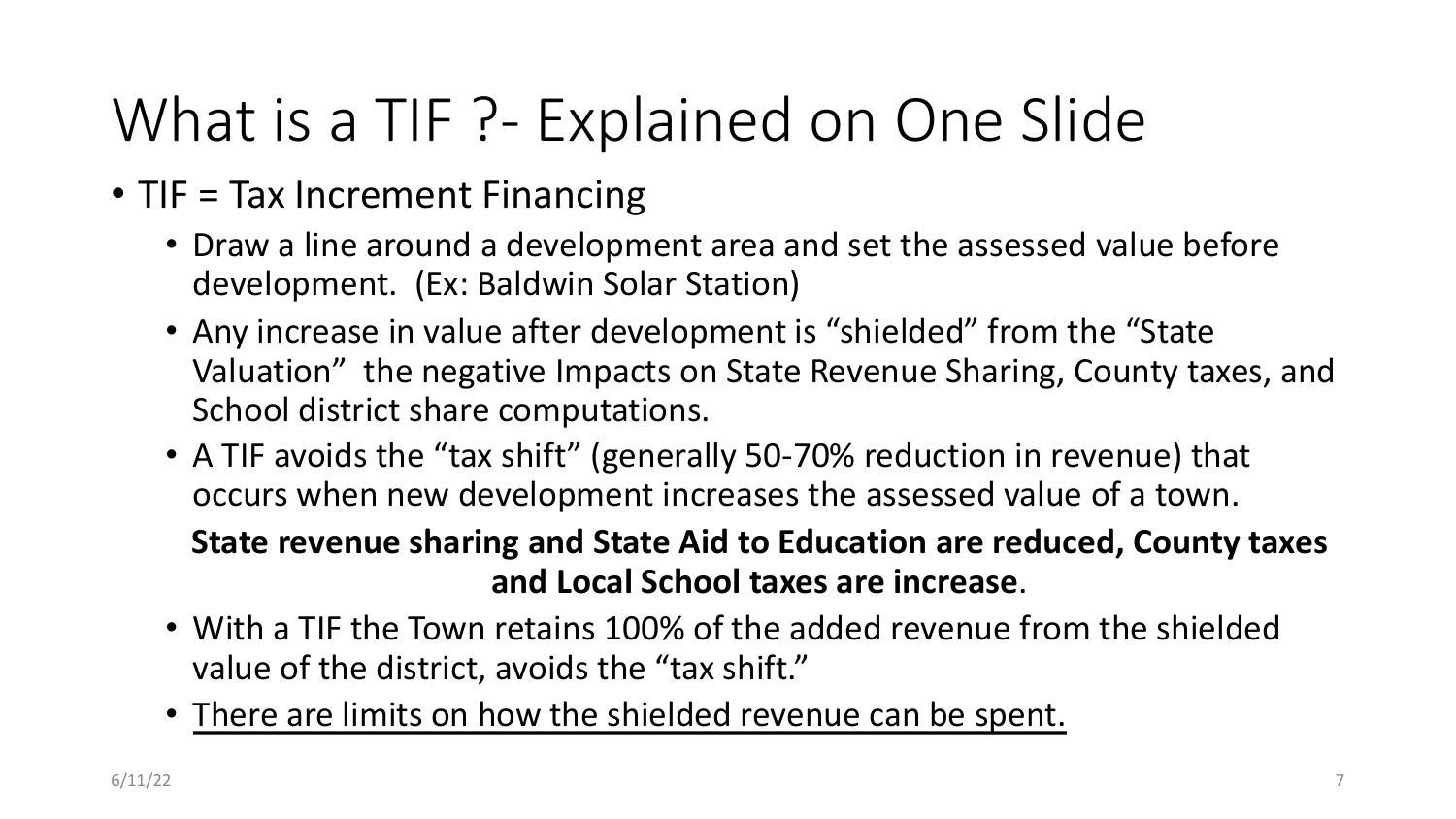# TIF Revenue Spending Rules

- Can be spent on
	- Costs associated with improvements within the TIF district or cost of improvements outside the TIF district directly related to or made necessary by the development
- Can't be spent on
	- Roads outside and/or unrelated to the district
	- General town obligations such as salaries, school obligations, road and fire department equipment
- Can be spent on
	- Cost related to construction and/or operation of public safety facilities
	- Cost associated with construction of quality child and adult care facilities
	- Costs associated with broadband expansion including in residential areas
	- Recreational trails, environmental improvements, others
	- A Credit Enhancement Agreement (CEA)